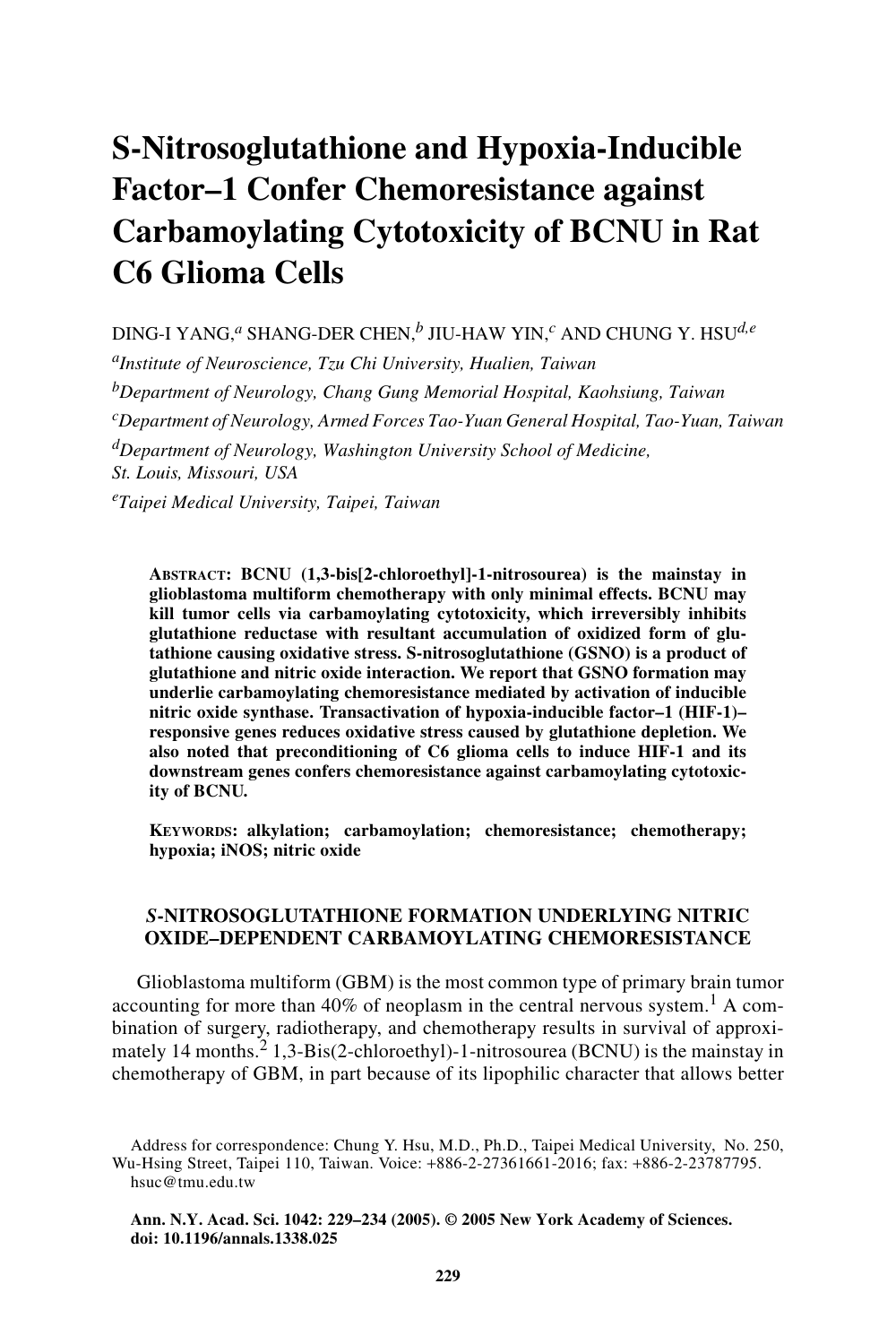passage across the blood–brain barrier.<sup>3</sup> Unfortunately, BCNU does not appear to substantially prolong median survival. The mechanism of GBM resistance to BCNU chemotherapy remains to be fully delineated. Variations in multidrug resistance genes, $4$  DNA repair activity such as O6-methylguanine–DNA methyltransferase, $5$ glutathione *S*-transferase, and intracellular glutathione contents<sup>6</sup> all have been speculated to cause BCNU chemoresistance.

Nitric oxide (NO) is a free radical gas mediating several physiological functions including modulation of cell viability. NO is synthesized from arginine and oxygen catalyzed by nitric oxide synthases (NOS). Expression of inducible NOS (iNOS) has been demonstrated in human glioma<sup>7,8</sup> and in a variety of brain tumors or peritumor areas, with its mRNA levels higher in malignant glioma than normal brain tissues<sup>9</sup> or meningioma.<sup>10</sup> In addition to its well-established cytotoxicity at higher concentrations, NO may contribute to antioxidant action via its interaction with glutathione to form *S*-nitrosoglutathione (GSNO), an antioxidant that is two orders of magnitude more potent than the reduced form of glutathione  $(GSH)$ .<sup>11,12</sup> At micromolar concentrations, GSNO is capable of neutralizing oxidative stress exerted by peroxynitrite,<sup>13</sup> a highly reactive species derived from interaction of NO with superoxide anions.<sup>14</sup>

Using a panel of different compounds each carrying alkylating, carbamoylating, or both tumoricidal activities, we have reported previously that overexpression of iNOS conferred chemoresistance against carbamoylating agents, including BCNU, in rat C6 glioma cells.<sup>15,16</sup> Suppression of iNOS expression by an antisense strategy or inclusion of L-NAME, a NOS inhibitor, attenuated BCNU chemoresistance in C6 cells.15 To further characterize the molecular mechanism underlying this novel *in vitro* effect, we have explored the potential involvement of GSNO mediating the observed iNOS effects. Our findings suggest that GSNO likely plays an important role in this iNOS-induced chemoresistance against carbamoylating agents.<sup>17</sup> Several lines of evidence support this contention. First, among the three NO donors tested, only GSNO conferred BCNU chemoresistance. Exogenous GSNO also enhanced chemoresistance against all the carbamoylating agents tested including cyclohexyl isocyanate and 2-chloroethyl isocyanate, the respective carbamoylating moiety of 1- (2-chloroethyl)-3-cyclohexyl-1-nitrosourea (CCNU) and BCNU, but not alkylating agents such as temozolomide. Second, experimental manipulations expected to increase or decrease cellular GSNO contents correspondingly affected carbamoylating chemoresistance. Specifically, chemoresistant C6 glioma cells, such as those exposed to cytokines for iNOS induction or overexpressing iNOS by a gene transfer strategy, contain significantly higher levels of GSNO as detected by immunocytochemistry using a GSNO-specific antibody and by HPLC analysis of medium GSNO contents. Third, copper ions have been shown to modulate GSNO action.<sup>18,19</sup> We found that neocuproine (a  $Cu<sup>+</sup>$  chelator), but not cuprizone (a  $Cu<sup>2+</sup>$  chelator), was effective in blocking the development of chemoresistance against carbamoylating agents induced by iNOS overexpression as well as that induced by exogenous GSNO.

Cellular proteins undergoing carbamoylation may lose their biological functions. Carbamoylation may render those enzymes critically involved in maintaining cellular redox homeostasis, such as glutathione reductase, irreversibly nonfunctional, thereby leading to accumulation of GSSG.<sup>20–22</sup> In this respect, carbamoylation may be considered as a chemical-induced oxidative stress that can be antagonized by antioxidants. Recently, GSNO has been reported to act as an antioxidant two orders of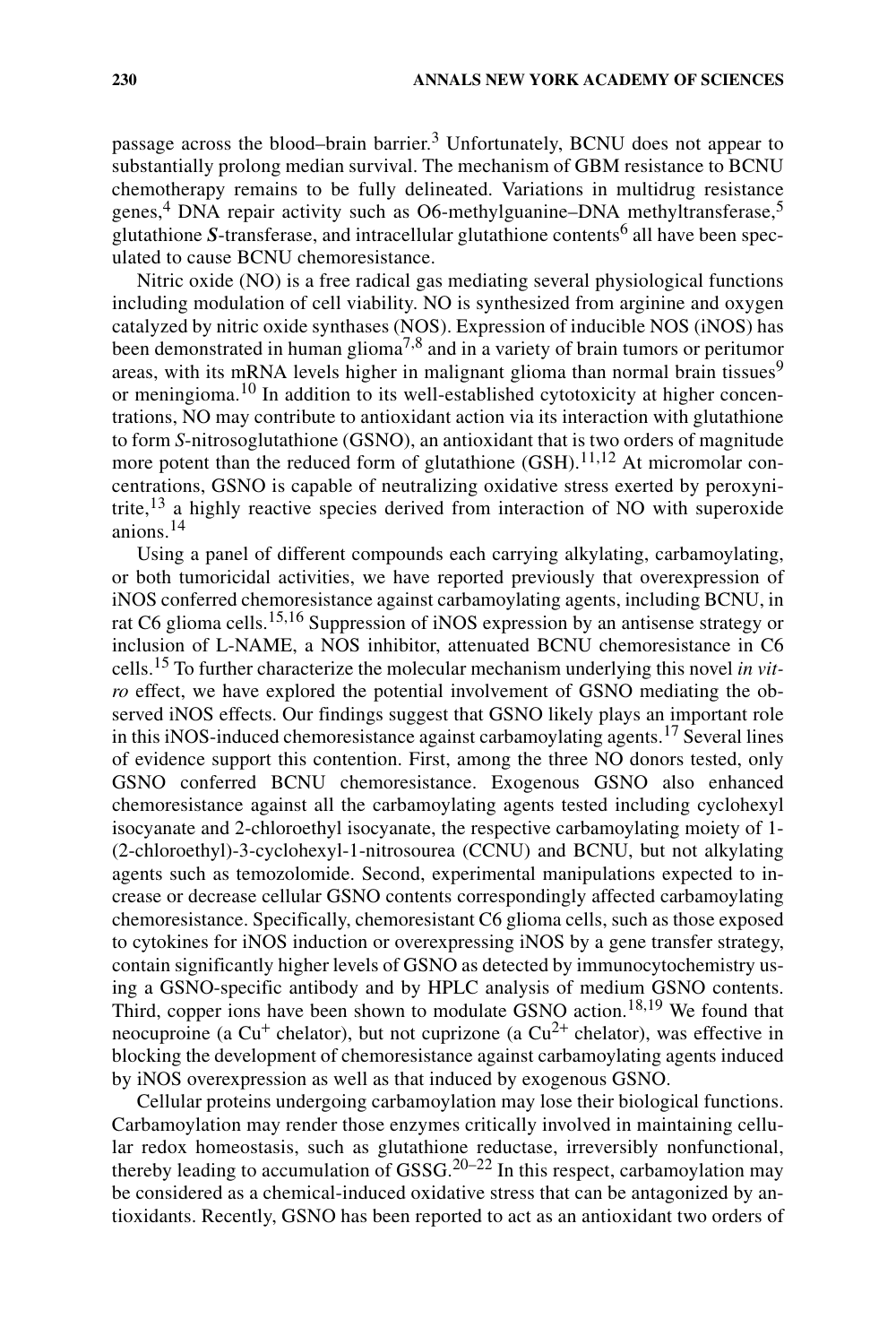magnitude more potent than GSH, capable of protecting brain dopaminergic neurons against iron-induced oxidative stress.<sup>13,23</sup> Heightened iNOS expression has been detected in malignant glioblastomas as compared with normal brain tissues<sup>9</sup> or meningiomas.<sup>10</sup> Surgical procedures or radiation therapy may also result in inflammatory responses leading to enhanced iNOS expression. Formation of GSNO therefore may occur in malignant brain tumors before the initiation of BCNU therapy, thereby causing chemoresistance against carbamoylating agents. Interestingly, we have observed that *S*-nitroso-*N*-acetyl-D,L-penicillamine (SNAP), another NO-releasing nitrosothiol, was effective in increasing GSNO formation and neutralizing BCNU cytotoxicity under a pretreatment condition, but not in a cotreatment paradigm. Similarly, overexpression of iNOS also has to occur before application of BCNU to develop NO-mediated chemoresistance.15,17 Further investigation is required to examine whether GSNO metabolism in malignant brain tumors is distinct from normal brain tissues or meningiomas.

## **PUTATIVE ROLES OF HYPOXIA-INDUCIBLE FACTOR–1 IN GBM CHEMORESISTANCE**

Hypoxia-inducible factor–1 (HIF-1), a heterodimeric protein complex consisting of alpha (HIF-1 $\alpha$ ) and beta (HIF-1 $\beta$  or ARNT; aryl hydrocarbon receptor nuclear translocator) subunits, is a key regulator of mammalian oxygen homeostasis. HIF-1 $\alpha$ expression is tightly regulated by the cellular oxygen tension,  $24.25$  whereas the expression of HIF-1β is oxygen independent. The activity of this basic helix-loop-helix transcription factor is increased in most cells in response to low oxygen tension.<sup>26,27</sup> In addition to tissue hypoxia, several reagents including cobalt chloride and iron chelator desferrioxamine (DFO) are also known to induce  $HIF-1<sup>28</sup>$  Recently, a growing body of evidence has also shown HIF-1 activation in response to hypoxia in tumors.<sup>29,30</sup> HIF-1 appears to play a key role in cancer growth by transactivating genes such as erythropoietin (EPO),  $31$  vascular endothelial growth factor (VEGF),  $32$ and  $i$ NOS<sup>33</sup> that may confer cytoprotective as well as angiogenic effects. Indeed, differential regulation of VEGF, HIF-1α, and angiopoietin-1, -2, and -4 by hypoxia and ionizing radiation was observed in human glioblastoma.34 Clinical studies revealed strong nuclear expression of HIF-1 $\alpha$  protein in the majority of glioblastomas and anaplastic astrocytomas, particularly surrounding areas of necrosis in glioblastomas.<sup>35</sup> Upregulation of HIF-1 $\alpha$  mRNA was also detected with a significant increase in glioblastomas compared with lower grade tumors.<sup>35</sup>

We have recently demonstrated that preconditioning of C6 glioma cells with reagents mimicking hypoxia and hence capable of HIF-1 induction, namely, cobalt chloride and DFO, enhanced carbamoylating but not alkylating chemoresistance against BCNU.<sup>33</sup> Expression of HIF-1 $\alpha$  protein and HIF-1 DNA binding activity were induced by cobalt chloride pretreatment based on Western blotting and electrophoretic mobility shift assay, respectively.33 Downregulation of cobalt-mediated HIF-1 activation, either by coincubation with cadmium ions or transfection with HIF-specific oligodeoxynucleotide (ODN) decoy or an antisense phosphorothioate ODN against HIF-1α, abolished at least in part the carbamoylating chemoresistance associated with cobalt preconditioning, suggesting a putative role of HIF-1 implicated in the observed chemoresistance.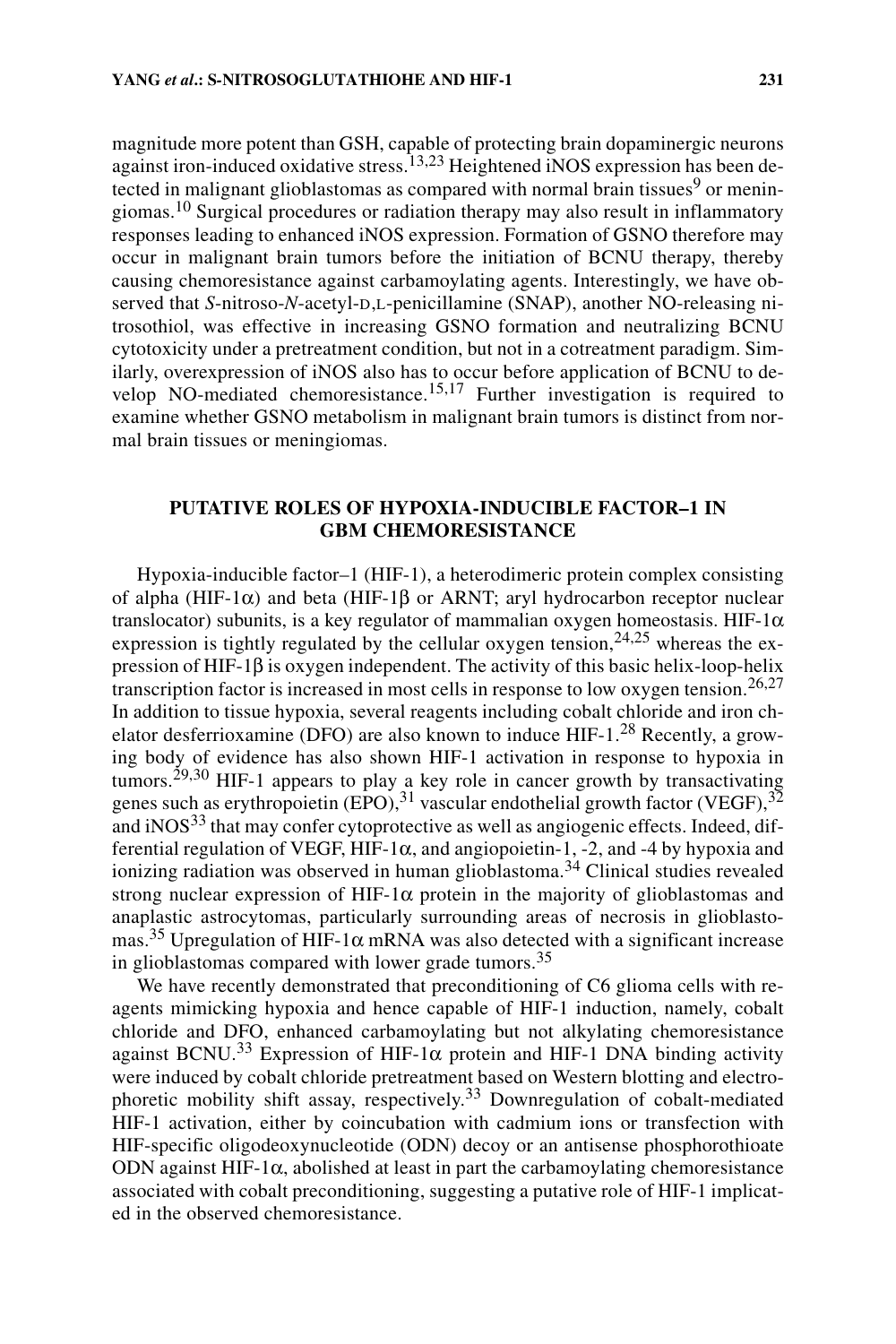Hypoxia has been shown to increase chemoresistance against BCNU in human glioma cell lines.<sup>36</sup> The expression of the drug resistance genes was, however, unchanged under this condition, suggesting alternative mechanisms that may exist in hypoxia-induced chemoresistance. We have provided experimental evidence supporting the contention that HIF-1 induction under hypoxia may contribute to acquired chemoresistance against BCNU through inhibition of its carbamoylating cytotoxicity. The molecular mechanisms underlying HIF-1–mediated chemoresistance against carbamoylating cytotoxicity of chloroethylnitrosoureas remain unclear but may involve the transcriptional activation of genes downstream of HIF-1. Genes that are up-regulated by microenvironmental hypoxia through activation of HIF include glucose transporters, glycolytic enzymes, and angiogenic growth factors such as VEGF and EPO.28,37,38 Transactivation of these genes may contribute to HIF-1– dependent protection against oxidative stress caused by glutathione depletion in primary cortical neurons.<sup>39</sup> Thus, carbamoylating action constitutes a chemical-induced oxidative stress that may be neutralized in a hypoxic microenvironment with resultant HIF-1 activation. We have provided direct experimental evidence supporting an important role of HIF-1 in the observed preconditioning effects.

# **CONCLUSIONS**

Results from these studies suggest that GSNO formation as a result of iNOS expression as well as induction of HIF-1 and its target genes may represent important mechanisms underlying the development of chemoresistance, at least *in vitro*, against carbamoylating agents in glioma cells that are independent of the well-known angiogenesis actions of NO and HIF-1.<sup>40</sup> Such effects are also distinct from other known mechanisms of resistance to chemotherapeutic agents, such as the induction of O6 alkylguanine-DNA alkyltransferase<sup>41</sup> and DNA mismatch repair,<sup>42</sup> which are more likely to render GBM resistant to the alkylating action of chloroethylnitrosoureas. Pharmacological modulation of GSNO formation and/or HIF-1 activation may open a novel avenue to reduce chemoresistance against BCNU in GBM.

#### **ACKNOWLEDGMENTS**

This work was supported by a Tzu Chi University Research Grant (TCMRC93119A-01) and a National Science Council grant (NSC93-2314-B-320- 002) to D.-IY. and by Washington University School of Medicine-Pharmacia Biomedical Research Support Program, Lowell B. Miller Memorial Research Grant (National Brain Tumor Foundation), and a National Science Council grant (NSC92- 2314-B-038-030) to C.Y.H.

#### **REFERENCES**

- 1. KLEIHUES, P. *et al.* 1995. Histopathology, classification and grading of gliomas. Glia **15:** 211–221.
- 2. RAJKUMAR, S.V. *et al.* 1999. Phase I evaluation of pre-irradiation chemotherapy with carmustine and cisplatin and accelerated radiation therapy in patients with highgrade gliomas. Neurosurgery **44:** 67–73.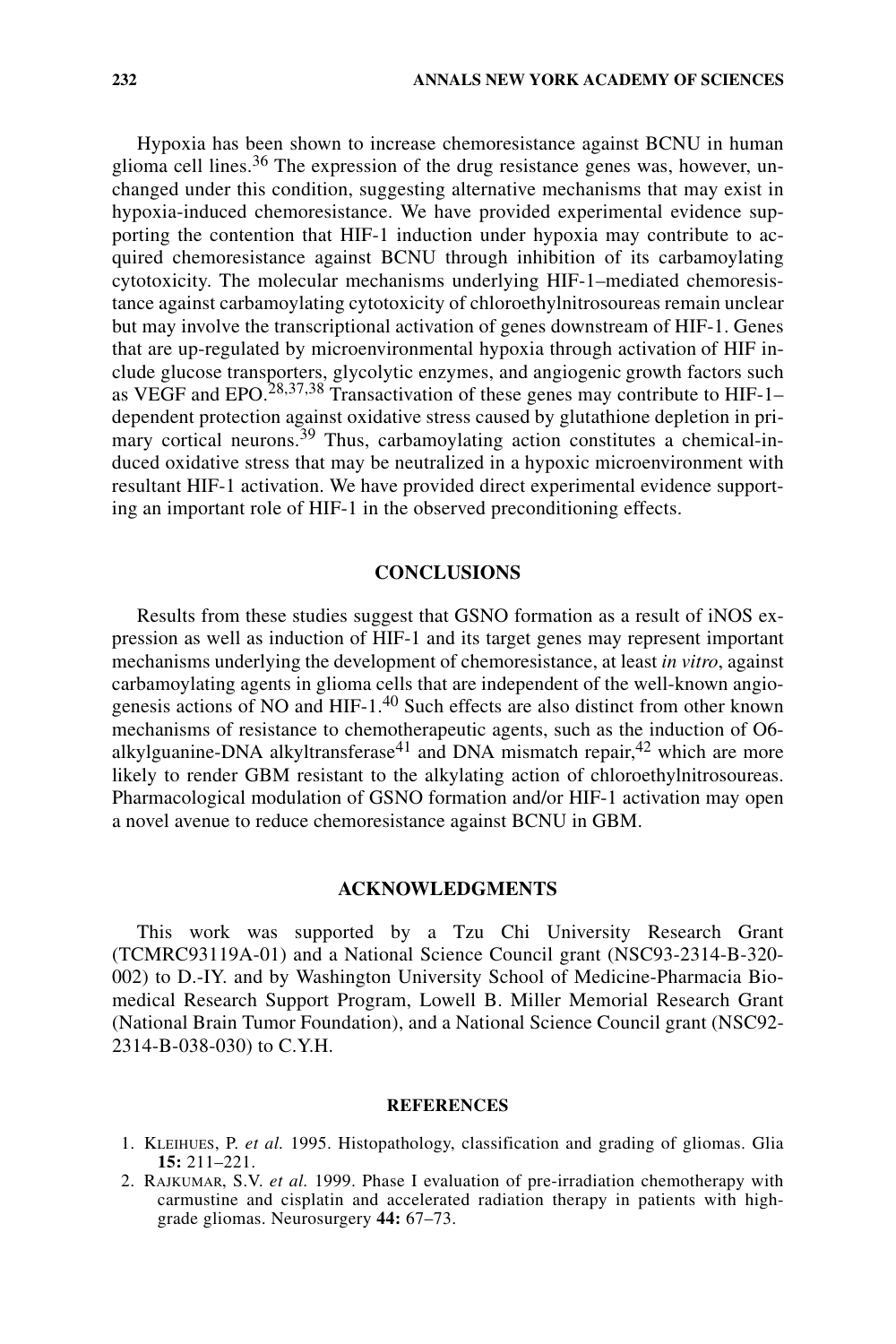#### **YANG** *et al***.: S***-***NITROSOGLUTATHIOHE AND HIF-1 233**

- 3. PAOLETTI, P. 1984. Therapeutic strategy for central nervous system tumors: present status, criticism and potential. J. Neurosurg. Sci. **28:** 51–60.
- 4. NUTT, C.L. *et al.* 2000. Differential expression of drug resistance genes and chemosensitivity in glial cell lineages correlate with differential response of oligodendrogliomas and astrocytomas to chemotherapy. Cancer Res. **60:** 4812–4818.
- 5. ROLHION, C. *et al.* 1999. O(6)-methylguanine-DNA methyltransferase gene (MGMT) expression in human glioblastomas in relation to patient characteristics and p53 accumulation. Int. J. Cancer **84:** 416–420.
- 6. ALI-OSMAN, F. *et al.* 1990. Glutathione content and glutathione-S-transferase expression in 1,3-bis(2-chloroethyl)-1-nitrosourea-resistant human malignant astrocytoma cell lines. Cancer Res. **50:** 6976–6980.
- 7. FUJISAWA, H. *et al.* 1995. Inducible nitric oxide synthase in a human glioblastoma cell line. J. Neurochem. **64:** 85–91.
- 8. KATO, S. *et al.* 2003. Immunohistochemical expression of inducible nitric oxide synthase (iNOS) in human brain tumors: relationships of iNOS to superoxide dismutase (SOD) proteins (SOD1 and SOD2), Ki-67 antigen (MIB-1) and p53 protein. Acta Neuropathol. (Berl.) **105:** 333–340.
- 9. HARA, E. *et al.* 1996. Expression of heme oxygenase and inducible nitric oxide synthase mRNA in human brain tumors. Biochem. Biophys. Res. Commun. **224:** 153– 158.
- 10. ELLIE, E. *et al.* 1995. Differential expression of inducible nitric oxide synthase mRNA in human brain tumours. Neuroreport **7:** 294–296.
- 11. CHIUEH, C.C. & P. RAUHALA. 1999. The redox pathway of S-nitrosoglutathione, glutathione and nitric oxide in cell to neuron communications. Free Radic. Res. **31:** 641–650.
- 12. JU, T.C. *et al.* 2004. Protective effects of S-nitrosoglutathione against neurotoxicity of 3-nitropropionic acid in rat. Neurosci. Lett. **362:** 226–231.
- 13. RAUHALA, P. *et al.* 1998. Neuroprotection by S-nitrosoglutathione of brain dopamine neurons from oxidative stress. FASEB J. **12:** 165–173.
- 14. BECKMAN, J.S. *et al.* 1990. Apparent hydroxyl radical production by peroxynitrite: implications for endothelial injury from nitric oxide and superoxide. Proc. Natl. Acad. Sci. USA **87:** 1620–1624.
- 15. YIN, J.H. *et al.* 2001. Inducible nitric oxide synthase neutralizes carbamoylating potential of 1,3-bis(2-chloroethyl)-1-nitrosourea in C6 glioma cells. J. Pharmacol. Exp. Ther. **297:** 308–315.
- 16. YANG, D.I. *et al.* 2002. NO-mediated chemoresistance in C6 glioma cells. Ann. N.Y. Acad. Sci. **962:** 8–17.
- 17. YANG, D.I. *et al.* 2004. Nitric oxide and BCNU chemoresistance in C6 glioma cells: role of S-nitrosoglutathione. Free Radic. Biol. Med. **36:** 1317–1328.
- 18. GORDGE, M.P. *et al.* 1995. Copper chelation-induced reduction of the biological activity of S-nitrosoglutathione. Br. J. Pharmacol. **114:** 1083–1089.
- 19. AL-SA'DONI, H.H. *et al.* 1997. Neocuproine, a selective Cu(I) chelator, and the relaxation of rat vascular smooth muscle by S-nitrosothiols. Br. J. Pharmacol. **121:** 1047–1050.
- 20. TEW, K.D. *et al.* 1985. Carbamoylation of glutathione reductase and changes in cellular and chromosome morphology in a rat cell line resistant to nitrogen mustards but collaterally sensitive to nitrosoureas. Cancer Res. **45:** 2326–2333.
- 21. JOCHHEIM, C.M. & T.A. BAILLIE. 1994. Selective and irreversible inhibition of glutathione reductase in vitro by carbamate thioester conjugates of methyl isocyanate. Biochem. Pharmacol. **47:** 1197–1206.
- 22. VANHOEFER, U. *et al.* 1997. Carbamoylation of glutathione reductase by *N*,*N*-bis(2 chloroethyl)-*N*-nitrosourea associated with inhibition of multidrug resistance protein (MRP) function. Biochem. Pharmacol. **53:** 801–809.
- 23. RAUHALA, P. *et al.* 1996. S-nitrosothiols and nitric oxide, but not sodium nitroprusside, protect nigrostriatal dopamine neurons against iron-induced oxidative stress in vivo. Synapse **23:** 58–60.
- 24. WANG, G.L. *et al.* 1995. Hypoxia-inducible factor 1 is a basic-helix-loop-helix-PAS heterodimer regulated by cellular O2 tension. Proc. Natl. Acad. Sci. USA **92:** 5510– 5514.